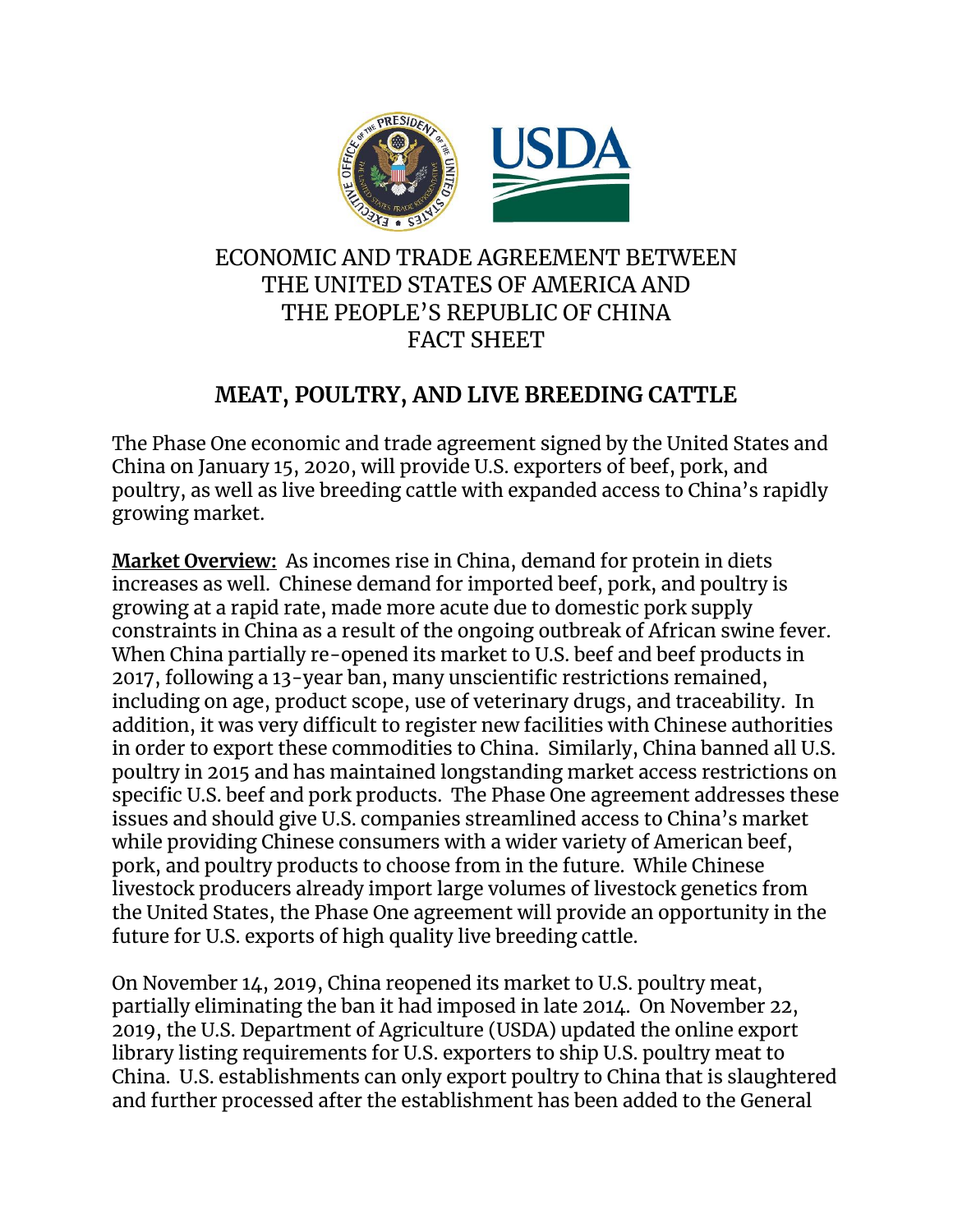Administration of Customs of the People's Republic of China (GACC) website. On November 22, 2019, GACC completed updating an initial online list of 349 U.S. establishments eligible to export to China. Upon GACC publishing U.S. establishments, Chinese importers are now able to obtain import licenses to start placing orders.

### **Key Achievements:**

China has agreed to implement the following actions:

#### **BEEF**

- Remove age restrictions for U.S. beef and beef products upon completing a risk assessment;
- Expand the allowable product scope for U.S. beef and processed beef products to more closely align with those products that the United States allows for domestic consumption and export;
- Recognize the U.S. beef and beef products' traceability system that the United States already has in place, which exceeds World Organization for Animal Health (OIE) guidelines for bovine spongiform encephalopathy; and
- Adopt internationally-accepted maximum residue levels for three widely-used veterinary drugs (zeranol, trenbolone acetate, and melangesterol acetate).

### PORK

 Expand the allowable product scope for U.S. pork and pork products, including bungs and intestines and processed products.

### POULTRY

- Finalize a protocol for the regionalization of poultry diseases, thereby ensuring that future trade disruptions will be minimized and solely based on internationally-accepted practices;
- Fully lift the ban on other poultry commodities, including live birds; and
- Abide by OIE standards for international trade of poultry products.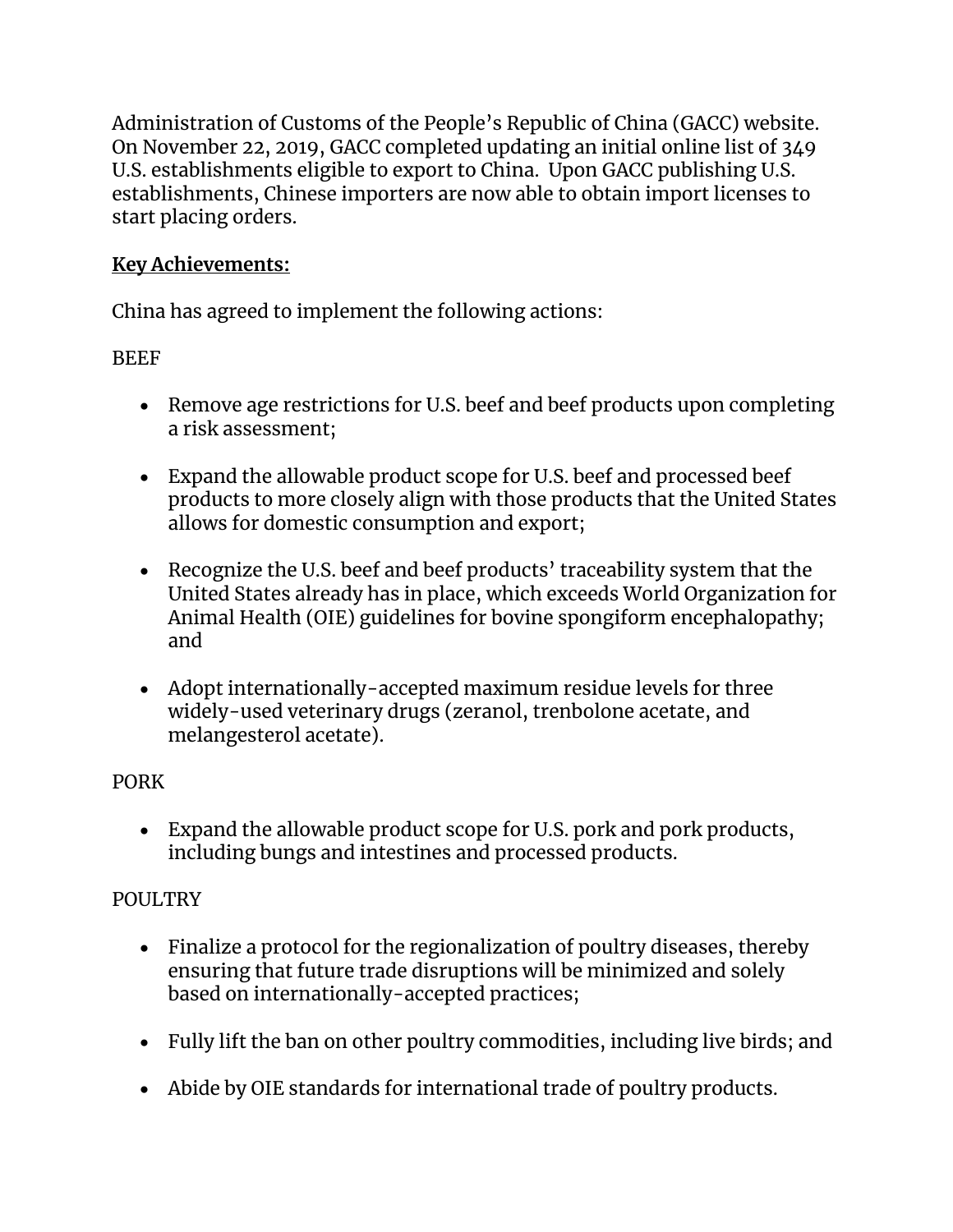#### ALL MEAT, PORK, AND POULTRY

- Address the backlog of facilities awaiting approval and accelerate the process for future applicants by publishing within 20 business days of receipt the updated list of USDA-approved facilities;
- Permit, consistent with USDA directives, the use of replacement certificates;
- Begin utilizing USDA's Public Health Information System to facilitate the use of electronic transmission of export health certificates, greatly reducing the workload for exporters and regulators; and
- Conduct as soon as possible a risk assessment for ractopamine in cattle and swine, consistent with Codex Alimentarius Commission and FAO/WHO Joint Expert Committee on Food Additives (JECFA) risk assessment guidance based on a previously conducted JECFA risk assessment.

#### LIVE BREEDING CATTLE

 Negotiate a protocol governing the export of U.S. live breeding cattle to China.

**Protocols:** The following protocols are, or will be, in effect:

- Poultry: A *Protocol on Cooperation on Notification and Control Procedures for Certain Significant Poultry Diseases* will be signed and implemented.
- Live Breeding Cattle: The two sides will hold technical discussions for the preparation of a protocol and associated export certificate for the export of live breeding cattle.

**Audits/Inspections:** China has agreed to not require any routine audits or inspections of U.S. meat and poultry facilities as part of any facility registration process. However, in accordance with international standards, China may perform risk-based audits in coordination with USDA's Food Safety and Inspection Service (FSIS). China may also conduct inspections of a risk-based selection of shipments of U.S. meat and poultry at the port of entry. China may refuse importation of a shipment of imported U.S. meat or poultry products